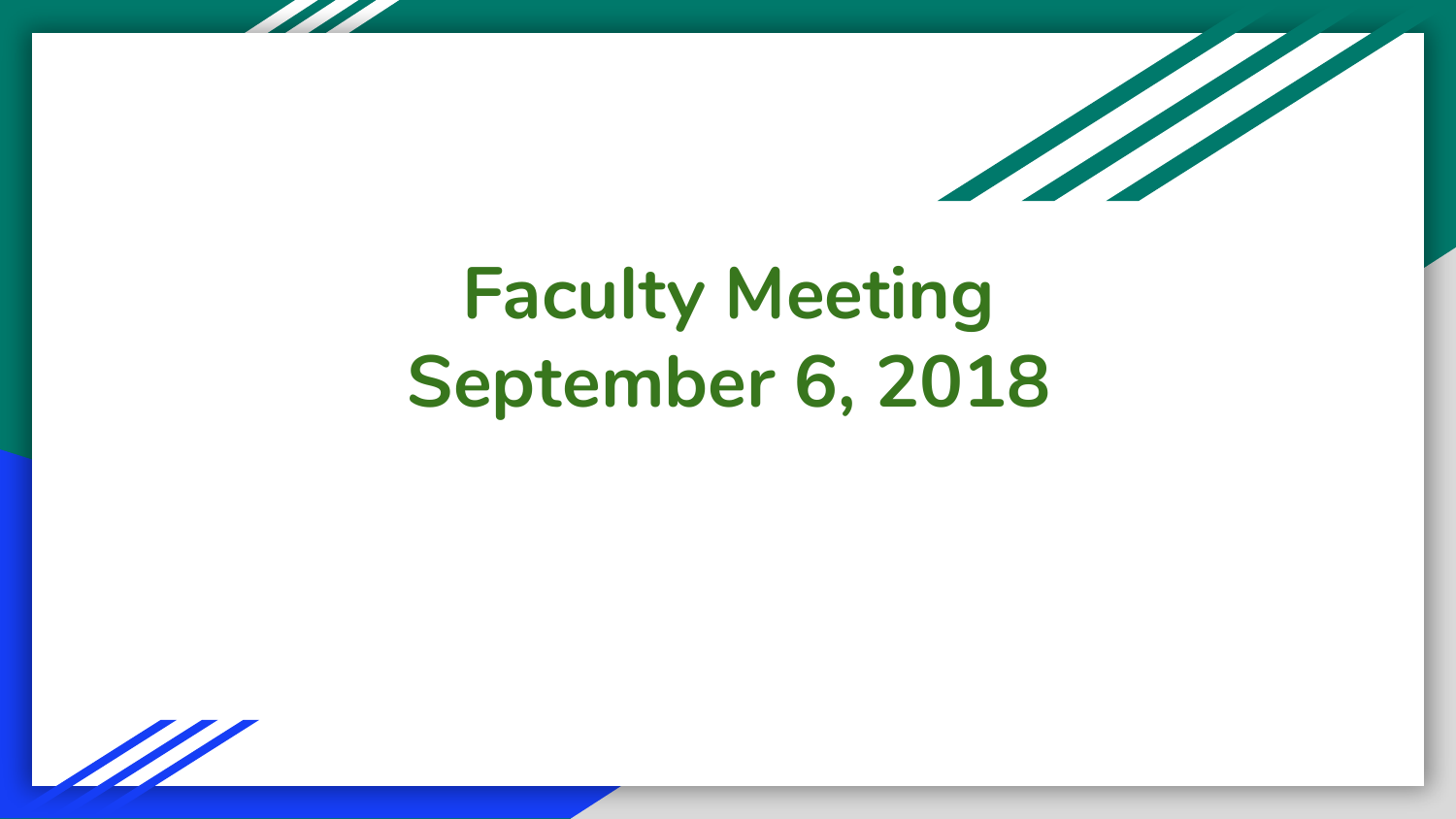

### **Welcome and Announcements**

- **●** In Service Update
	- **○** Part-time Faculty
	- Committee Training
- Committee Vacancies
	- SLOT Chair
	- Accreditation Steering
	- Foundational Skills
	- Distance Education
	- Staffing

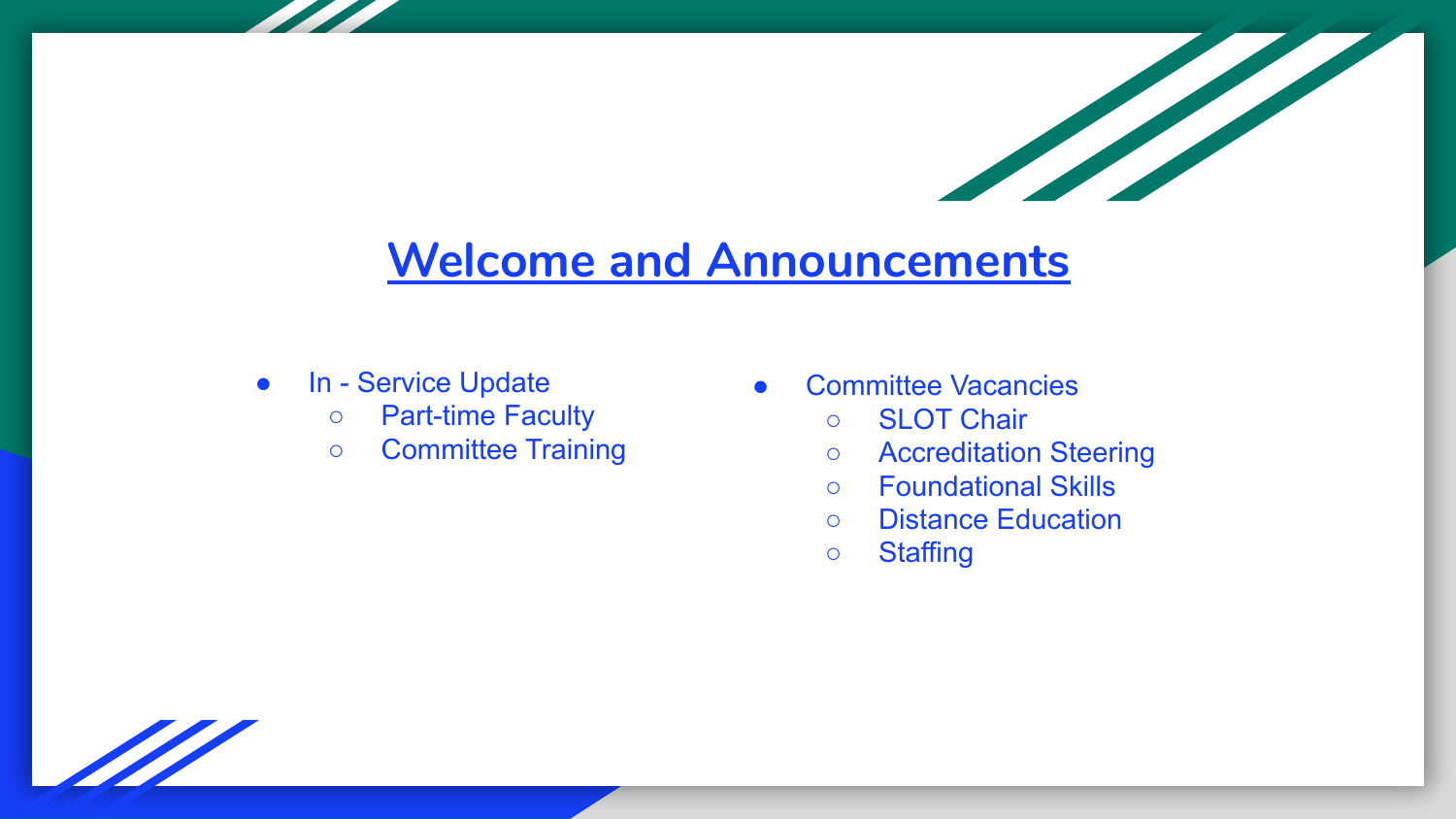

## **Karen Christopherson**

Director of Computing Services

- Information technologies needs in the classrooms
- Use of Canvas in F2F classes as it relates IT

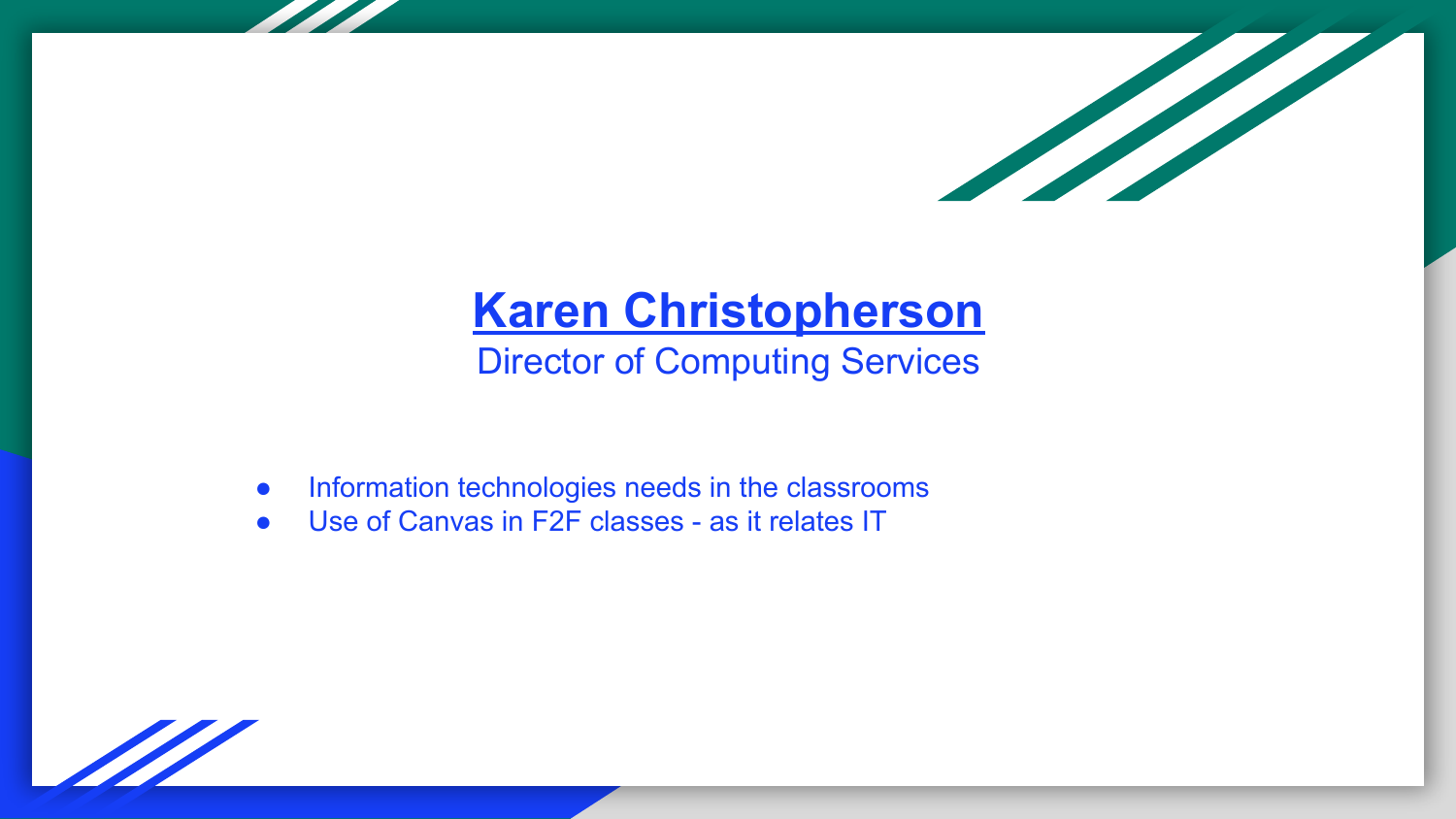

- **•** Tony Novelle, President
- Jeana Thompson, Vice-President

*And…*

● **ALL** !!!

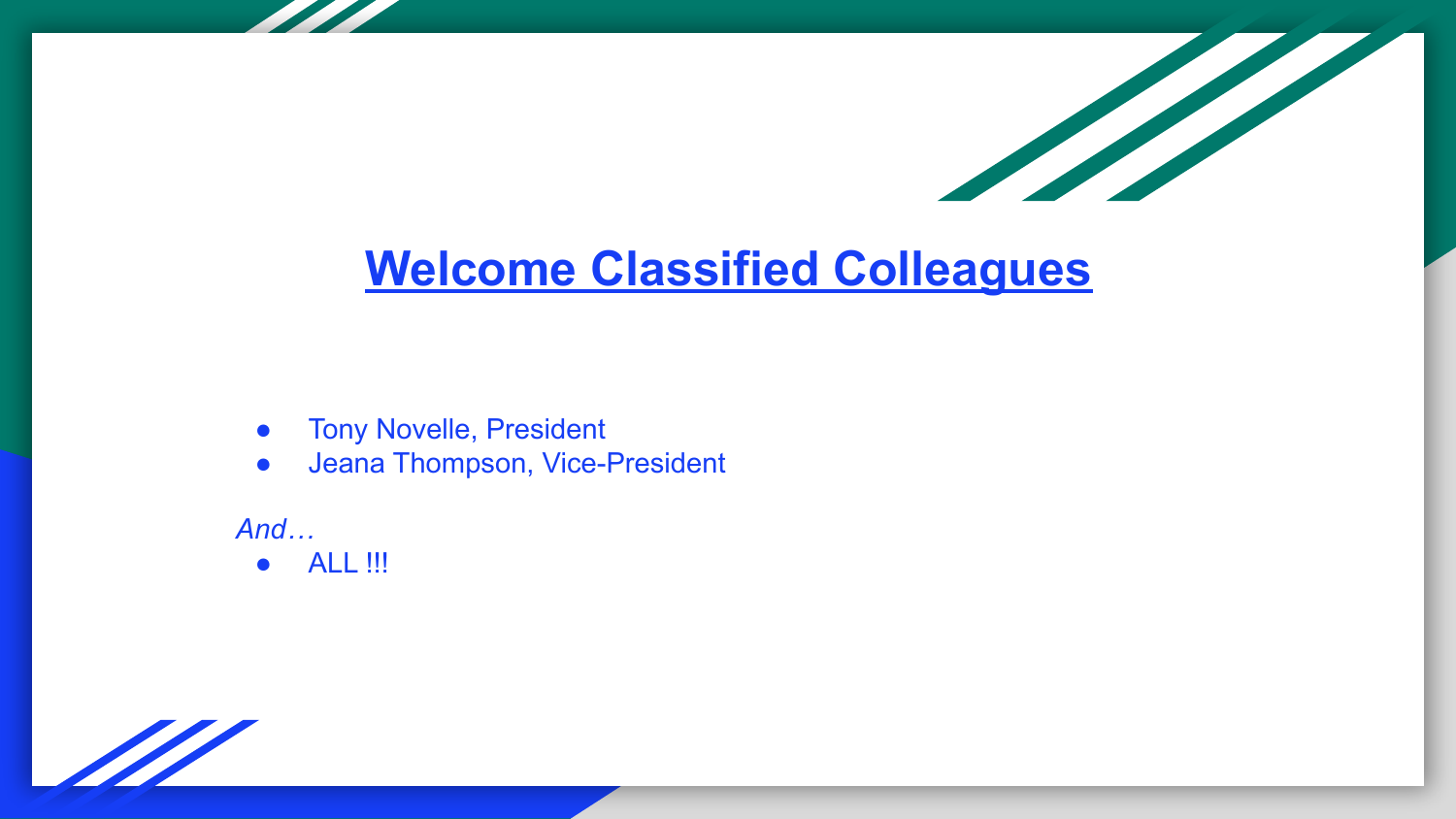### **F'18-01 Classified Staff Recognition**

**Whereas** the Faculty of Mendocino College appreciate the support and cooperation given to us by the Classified Staff and want to acknowledge their willingness to cooperate and take on any task that makes our jobs easier;

The Company of the Company of the Company of the Company of the Company of the Company of the Company of the Company of the Company of the Company of the Company of the Company of the Company of the Company of the Company

**Whereas** the Faculty of Mendocino College are aware of and understand the many times Classified Staff members go out of their way to help, guide and support students;

**Whereas** the Faculty of Mendocino College respect, salute and honor everything the Classified Staff do to make the college unique and truly remarkable institution;

**Whereas** the Faculty of Mendocino College recognize the Classified Staff as competent, dedicated and efficient professionals;

**Therefore be it Resolved** that the Faculty of Mendocino College publicly thanks their colleagues, the Classified Staff, and

**Therefore be it Resolved** that the Faculty of Mendocino College declare the first regular Faculty Meeting of every Academic Year as: *Classified Staff Appreciation Day.*